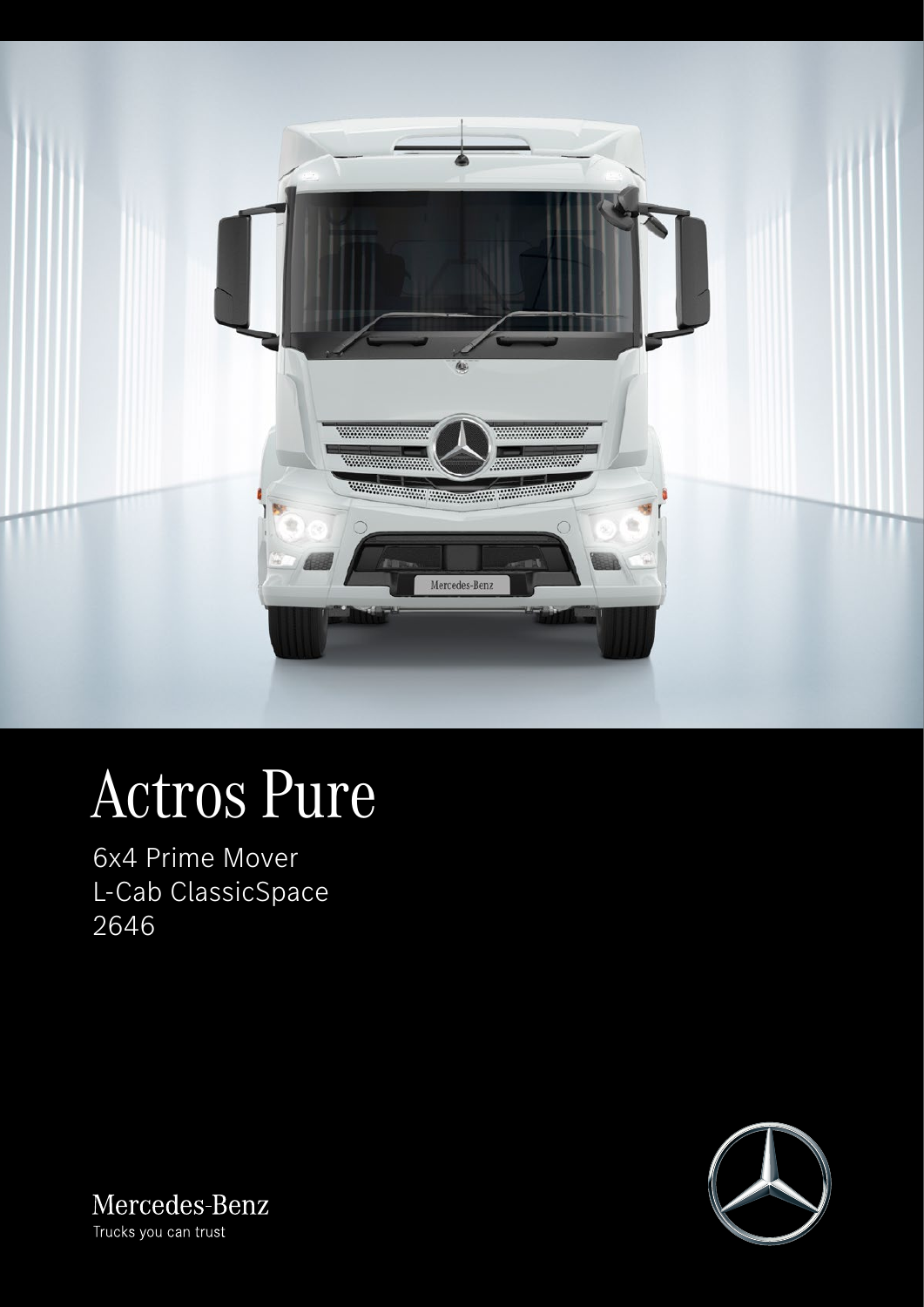## 6x4 Actros Pure Prime Mover

L-Cab ClassicSpace

The Actros Pure range is ready for the job and ready to hit the road. Available in 3 different model types, Actros Pure Prime Movers come with a range of features to assist with making work convenient, enjoyable and efficient – including low-entry access, wireless mobile phone charging, and impressive safety features such as the new Active Brake Assist 5. The trucks are available for immediate delivery, so take advantage of our flexible financing options and 5 years/500,000kms<sup>1</sup> complimentary scheduled servicing<sup>2</sup> today.

| <b>Models at a glance</b> |                                |                                                               |                     |             |
|---------------------------|--------------------------------|---------------------------------------------------------------|---------------------|-------------|
| Model                     | <b>Engine and transmission</b> | Cab                                                           | <b>Weight front</b> | Weight rear |
| Actros Pure 2646          |                                | OM 470, 455hp + G281 - 12 L-Cab Classic 2.3 with 320mm tunnel | 4,893kg             | 3,468kg     |

Weights include full AdBlue, 75kg driver, no fuel.



L-Cab ClassicSpace 2.30m with a 320mm engine tunnel

### Model Specifications

#### **Engine**

| <b>Engine Model</b> | OM 470              |  |
|---------------------|---------------------|--|
| Capacity            | 10.7l               |  |
| Power               | 335kW (455hp)       |  |
| Touque              | 2200Nm (1,623ft.lb) |  |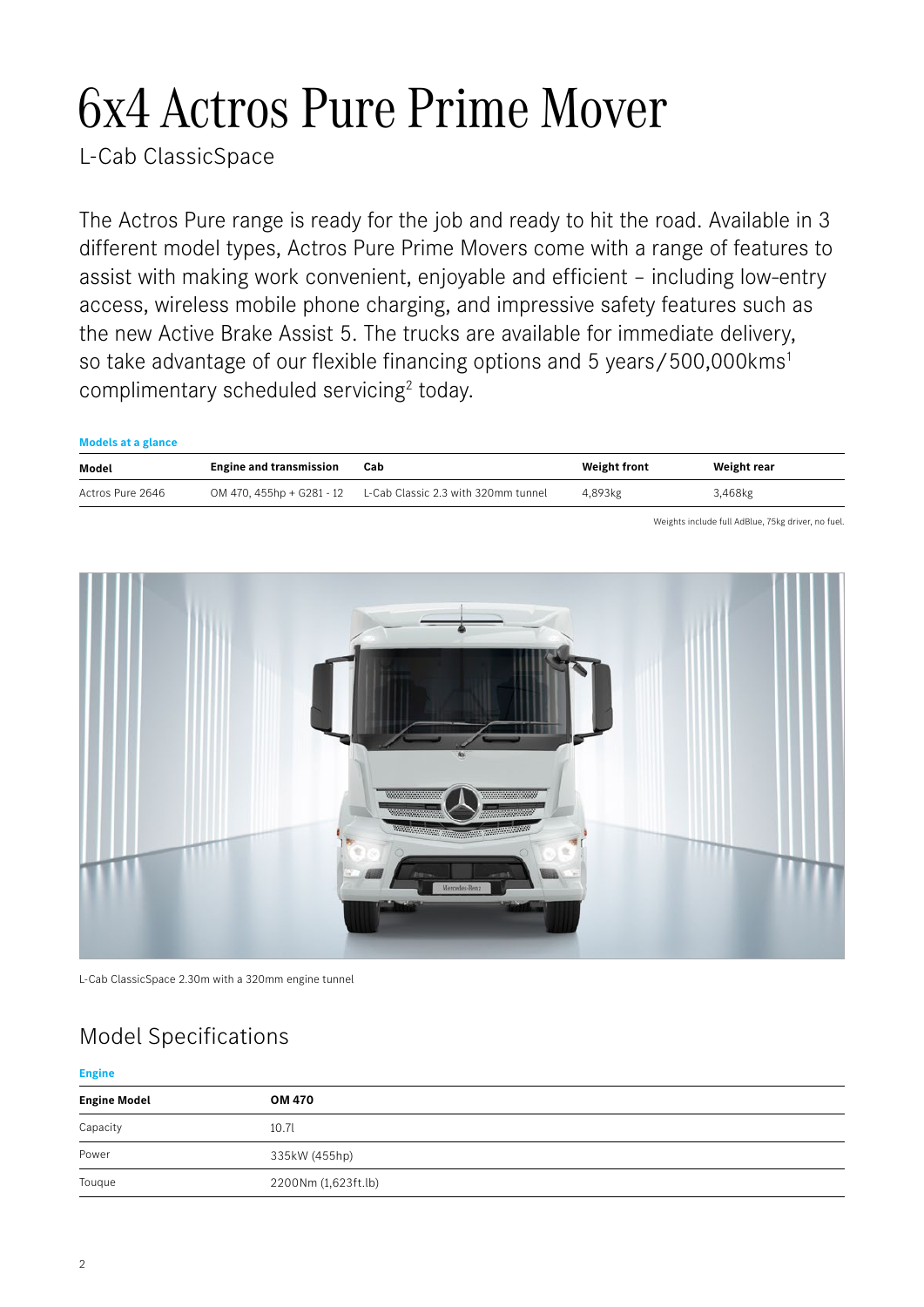#### **Cab**

Multimedia cockpit

Comfort telephony, wireless charging

Truck navigation

Digital radio

Driver's suspension seat, comfort

Fold-up co-driver's seat

Air conditioning system

Windscreen, tinted, with filter band

Air deflector, snap-in, with cab side deflectors

Toolkit, extended

#### **Driveline**

G281 - 12 speed PowerShift transmission with 2.846 RAR engine RPM 1,472 @ 100km/h

#### **Front axle and suspension**

7.5t offset front axle with 7.5t two leaf springs

#### **Rear axle and suspension**

Two x 13.0t hypoid rear axle with differential locks

Two x four bag rear air suspension

Axle load measuring device

#### **Brakes**

|  |  | Disc brake, with Electronic Braking System (EBS) |  |  |  |
|--|--|--------------------------------------------------|--|--|--|
|--|--|--------------------------------------------------|--|--|--|

Anti-lock Braking System (ABS)

Traction Control System (ASR)

Electronic Stability Program (ESP)

Independent trailer brake, electronic

High performance engine brake

Electronic park brake with HOLD function

#### **Wheelbase and frame**

| 3250mm wheelbase with 750mm tapered rear overhang |  |
|---------------------------------------------------|--|
| 5th wheel angles - undrilled                      |  |

Wing, three-piece, with EC splash guard, 30mm lowered

Jost JSK37 sensor TT-260 OAH

Pogostick, 4wayclamp

#### **Electrical**

| Chassis mounted battery carrier left hand side         |  |
|--------------------------------------------------------|--|
| 100A alternator with two 220 Ah AGM batteries          |  |
| 2nd generation PSM (Body Interface Module)             |  |
| Mercedes-Benz Telematics hardware and MB Uptime Assist |  |
| Mercedes-Benz Telematics 12 month complimentary access |  |
| Fleet Management System (FMS)                          |  |
| Bi-xenon headlamps                                     |  |
| LED daytime running light + LED tail light             |  |
| Air horn, below cab                                    |  |

UHF radio GME TX4500S

#### **Safety**

Front facing and curb mirrors

Automatic park brake engage with door open and 0km/h

Automatic park brake engage with engine switch off

Driver airbag

Seat belt monitor

Rain sensor

Light sensor

Active Brake Assist 5

#### **Fuel, AdBlue and exhaust**

290l aluminium fuel tank left hand side

Second 290l fuel tank on the right hand side

60l Adblue tank left hand side

Exhaust system, tailpipe to right and outwards

#### **Wheels and tyres**

8.25" x 22.5" steel rims with 295/80R 22.5 tyres

#### **Maximum weights**

26,000kg GVM, 62,500kg GCM

#### **Warranty**

2 year bumper to bumper with 4 year/800,000km driveline warranty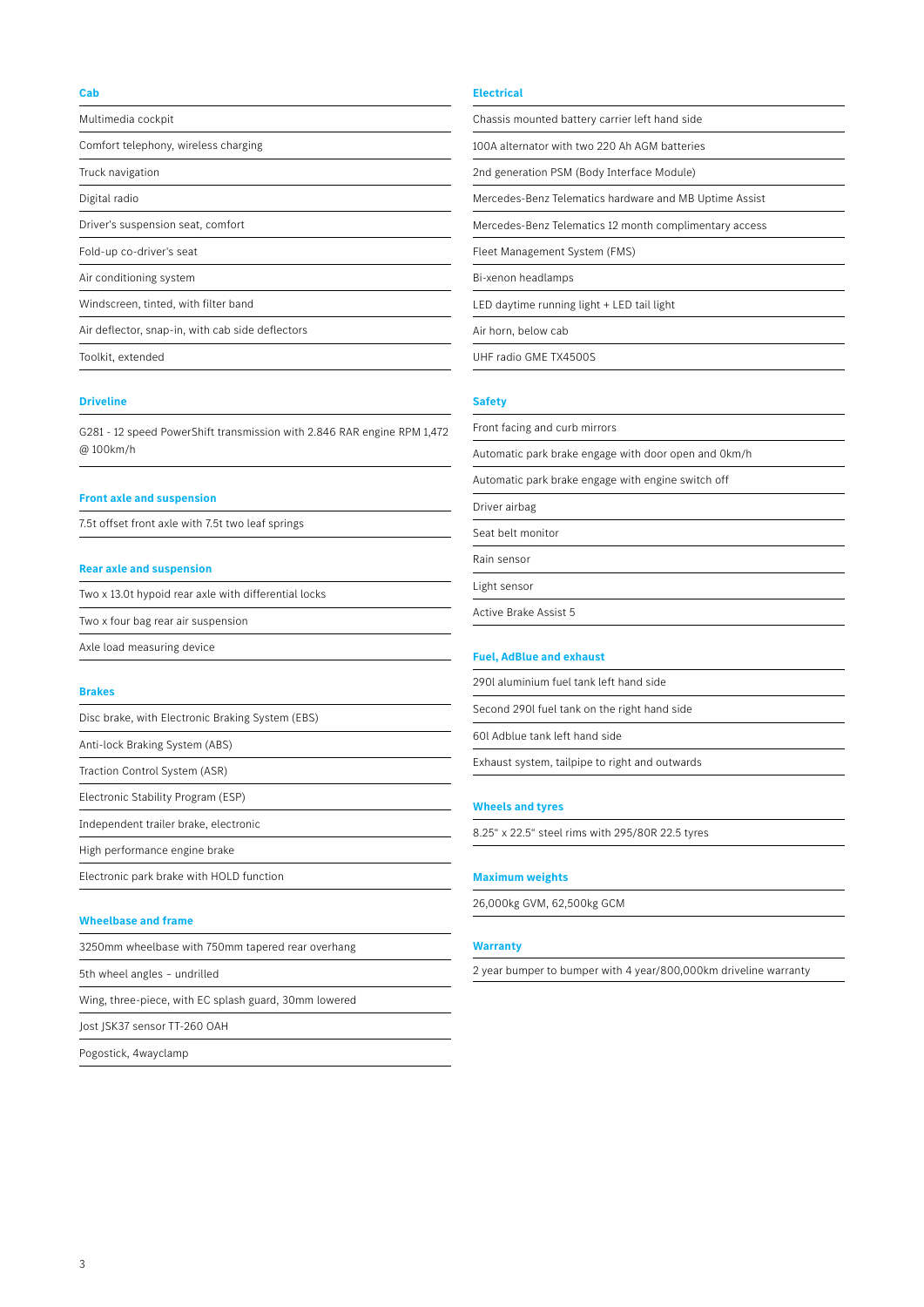#### **Chassis drawing and dimensions**





This product specification sheet refers to model year 2021 Actros Pure vehicles.

<sup>1</sup> Whichever occurs first.<br><sup>2</sup> Terms and conditions apply. Complimentary BestBasic 5 years/500,000kms (whichever occurs first from the date the vehicle is first registered) Service Plan available on eligible Mercedes-Benz